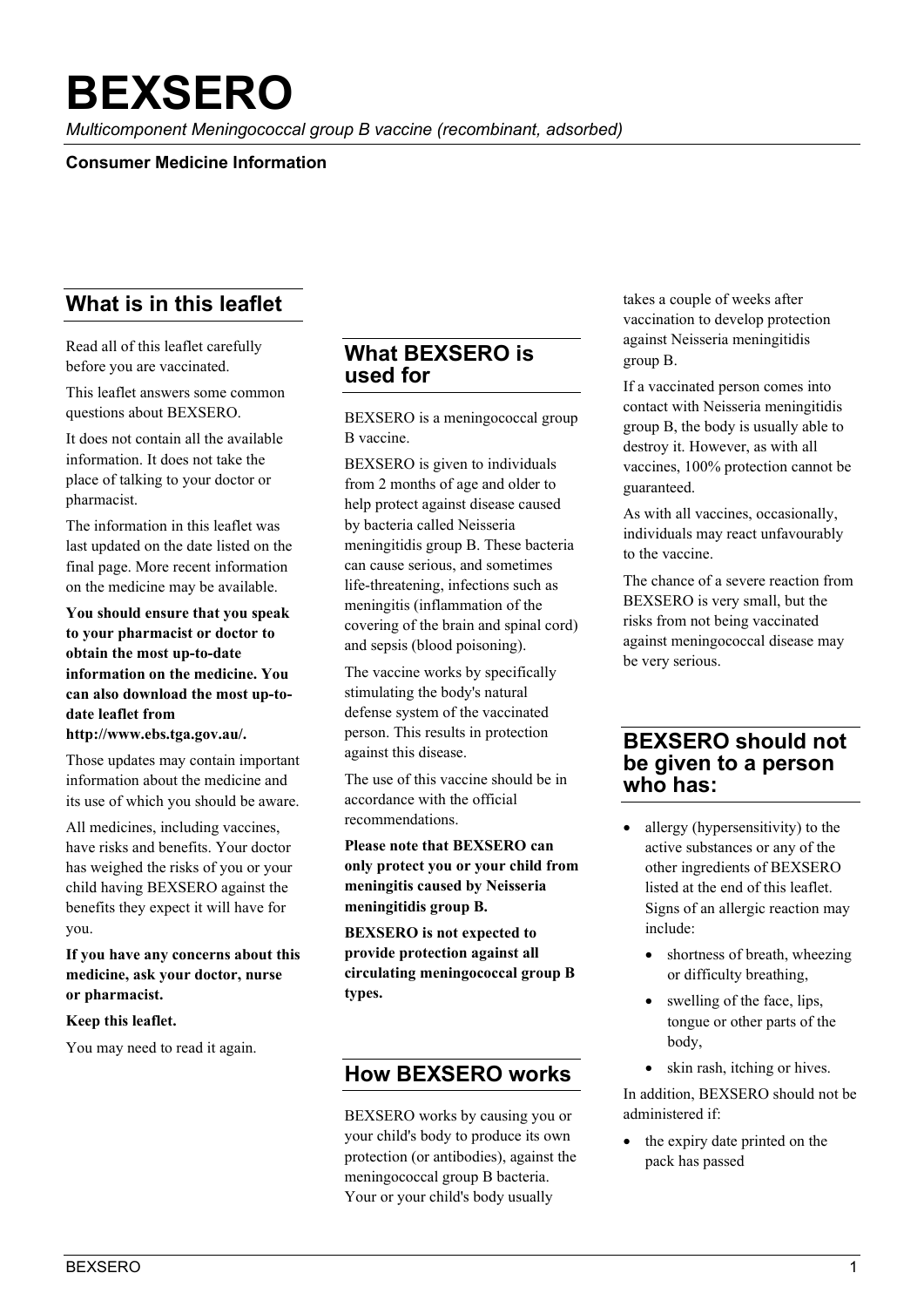• the packaging is torn or shows signs of tampering.

**If you are not sure whether you or your child should have BEXSERO, talk to your doctor, nurse or pharmacist.** 

# **Before you or your child receives BEXSERO**

**Tell your doctor or pharmacist if you have/your child has allergies to:**

- active substances or any of the other ingredients of BEXSERO
- the antibiotic kanamycin. If present, the kanamycin level in the vaccine is low
- latex. Although no natural rubber latex is detected in the syringe tip cap, the safe use of BEXSERO in latex-sensitive individuals has not been established.

## **Tell your doctor if in the past you or your child have/has reacted to any vaccination with any of the following:**

- severe allergic reaction
- difficulty breathing
- swelling of the throat.

#### **Tell your doctor if you have/your child has a severe infection with a high temperature.**

If this is the case, then vaccination will be postponed. The presence of a minor infection, such as a cold, should not require postponement of the vaccination, but talk to your doctor first.

**Tell your doctor if you receive treatment that blocks the part of the immune system known as complement activation, such as eculizumab. Even if you have been vaccinated with BEXSERO you remain at increased risk of disease caused by the Neisseria meningitidis group B bacteria.** 

If your child was born prematurely (before or at 28 weeks of pregnancy), particularly if they had breathing difficulties, please tell your doctor. Stopping breathing or irregular breathing for a short time may be more common in the first three days following vaccination in these babies and they may need special monitoring.

Fainting, feeling faint or other stressrelated reactions can occur as a response to any needle injection.

#### **Tell your doctor or nurse if you have experienced this kind of reaction previously.**

## **Tell your doctor if you or your child have or have had any medical conditions especially the following:**

• an immune deficiency condition. Little is known about the effectiveness of BEXSERO when administered to individuals with weakened immunity due to the use of immunosuppressive medications, or HIV infection, or hereditary defects of the body's natural defence system. It is possible the effectiveness of BEXSERO could be reduced in such individuals.

The safety and efficacy of BEXSERO in adults above 50 years of age have not been established. There are limited data on the use in patients with chronic medical conditions.

## **Tell your doctor if you are pregnant or intend to become pregnant soon.**

Your doctor will discuss the possible risks and benefits of receiving BEXSERO vaccine during pregnancy. Your doctor may still recommend that you receive BEXSERO if you are at risk of exposure to meningococcal infection.

## **Tell your doctor if you are breastfeeding.**

Your doctor will discuss the possible risks and benefits of receiving BEXSERO vaccine during breastfeeding.

**Tell your doctor or pharmacist if you or your child are taking, or have recently taken, any other medicines, including any that you buy without a prescription from your pharmacy, supermarket or health food shop.**

## *Having other vaccines*

**Tell your doctor if you or your child has had any vaccines recently.**

BEXSERO may be given at the same time as other vaccinations.

When given at the same time as other vaccines, BEXSERO must be administered at a separate injection site. BEXSERO can be given at the same time as any of the following vaccines components:

diphtheria, tetanus, whooping cough (pertussis), Haemophilus influenzae type b, polio, hepatitis B, pneumococcus, measles, mumps, rubella, chickenpox and meningococcus C.

Your doctor may ask you to give your child medicines that lower fever after BEXSERO has been given. This will help to reduce some of the side effects of BEXSERO.

Your doctor or pharmacist may have more information on medicines and vaccines that require special precautions or should be avoided during vaccination with BEXSERO.

# **How BEXSERO is given**

# *How it is given*

BEXSERO is given as an injection, usually into your or your child's arm or leg muscle.

It is important to follow the instructions from your doctor or nurse so that you or your child completes the course of injections.

**If you have any concerns about how this vaccine is to be given, talk**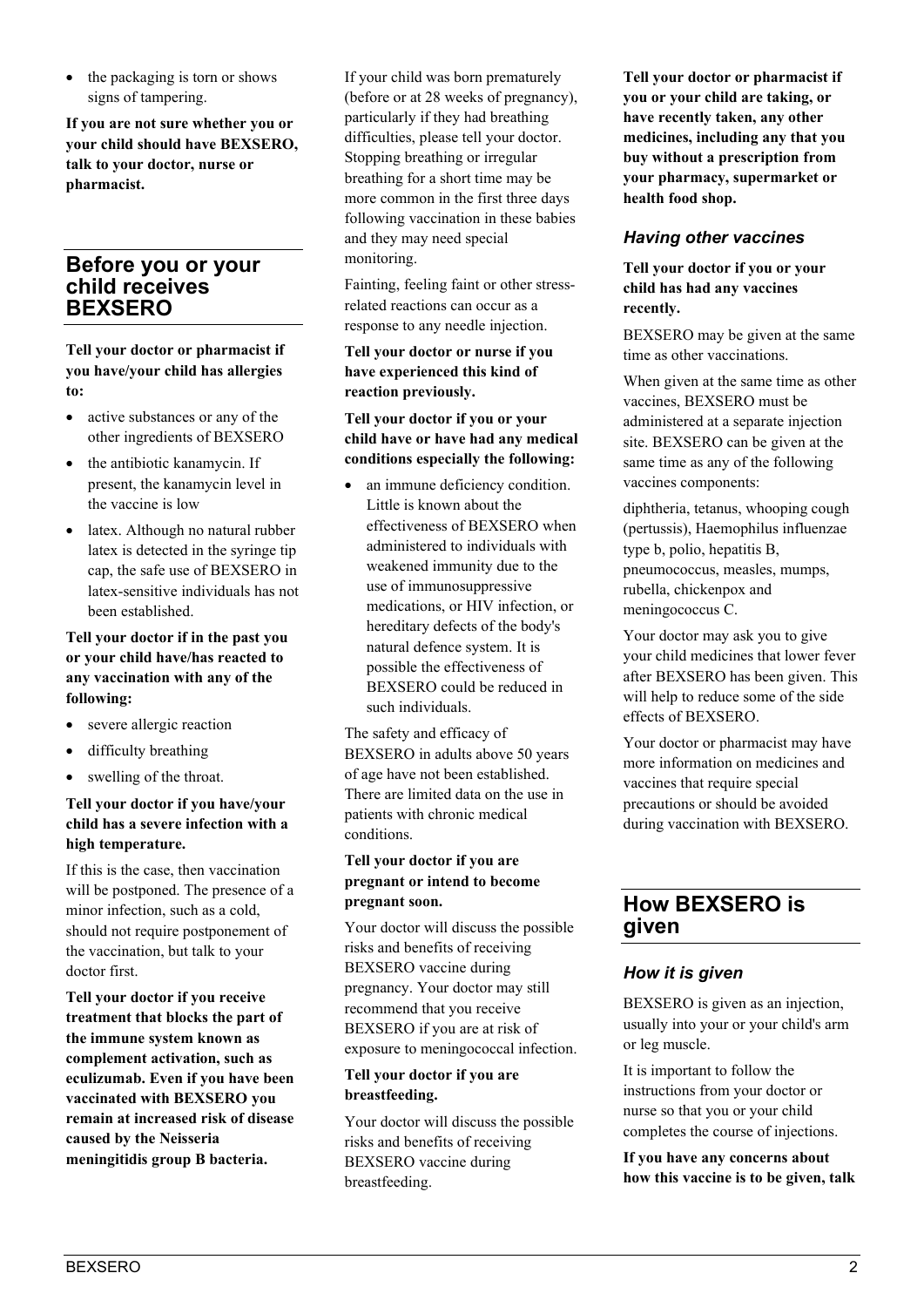**to your doctor, nurse or pharmacist.**

## *How much is given*

The dose is 0.5 mL given by injection.

**You or your child may be given more than one single dose of BEXSERO. Please talk to your doctor, nurse or pharmacist to get more information.**

**You should keep a record of your/ your child's vaccinations.**

# **Side effects**

#### **Tell your doctor or pharmacist as soon as possible if you or your child does not feel well after having BEXSERO.**

Like all vaccines, BEXSERO can cause side effects, although not everybody gets them.

When BEXSERO is given to you or your child, the most common side effects that you may get are:

• pain at the injection site, redness at the injection site, swelling of skin at the injection site, hardness of skin at the injection site, generally feeling unwell, headache, fever (38°C or higher) and feeling irritable.

The following side effects may occur after receiving this vaccine:

#### **Infants, toddlers and children (up to 10 years of age)**

Very common:

• fever (38°C or higher), loss of appetite, tenderness or discomfort to touch at the injection site (including severe tenderness at injection site resulting in crying when injected limb was moved), redness of skin at the injection site, skin rash in toddlers (uncommon after booster), hardness of skin at the injection site, swelling of skin at the injection site, sleepiness, feeling irritable, unusual crying, vomiting

(uncommon after booster), diarrhea, headache, painful joints.

Common:

• skin rash in infants and children aged 2 to 10 years, fever (39.5°C or higher).

**The incidence of fever may be decreased by the use of paracetamol. Before you or your child receives vaccination, ask your doctor about the risks of fever and how to treat it, including what to do if fever does not respond to initial treatment.**

Uncommon:

• high fever (40 $\degree$ C or higher), seizures (including febrile seizures due to fever), dry skin, paleness (rare after booster).

#### Rare:

- Kawasaki disease which may include symptoms such as fever that lasts for more than five days, associated with a rash on the trunk of the body, and sometimes followed by a peeling of the skin on the hands and fingers, swollen glands in the neck, red eyes, lips, throat and tongue.
- Itchy rash, skin rash.

#### **Adolescents (from 11 years of age) and Adults**

Very common:

• pain at the injection site (including severe pain at injection site resulting in inability to perform normal daily activity), redness of skin at the injection site, swelling of skin at the injection site, hardness of skin at the injection site, painful muscles and joints, nausea, generally feeling unwell, headache.

## **Other side effects reported during marketed use include:**

- enlarged lymph nodes
- allergic reactions that may include severe swelling of the lips, mouth, throat (which may cause difficulty in swallowing), difficulty breathing with wheezing or coughing, rash, loss

of consciousness and very low blood pressure

- collapse (sudden onset of muscle floppiness), less responsive than usual or lack of awareness, and paleness or bluish skin discolouration in young children
- skin rash (adolescents from 11 years of age and adults)
- feeling faint or fainting
- fever (adolescents from 11 years of age and adults), injection site reactions like extensive swelling of the vaccinated limb, blisters at or around the injection site and hard lump at the injection site (which may persist for more than one month).

#### **If any of the side effects gets serious, or if you notice any side effects not listed in this leaflet, please tell your doctor.**

No studies on the effects on the ability to drive and use machines have been performed.

However, some of the side effects mentioned under section Side Effects may temporarily affect the ability to drive or use machines.

**Ask your doctor or pharmacist to answer any questions you may have.**

# **Storing BEXSERO**

- **Keep BEXSERO away from light.**
- **Keep it in the refrigerator (between 2°C and 8°C).**
- **Do not freeze BEXSERO.**
- **Do not use BEXSERO after the expiry date which is stated on the carton.**
- **Keep out of the reach and sight of children.**

Medicines should not be disposed of in wastewater or household waste. Ask your doctor how to dispose of medicines that are out of date or no